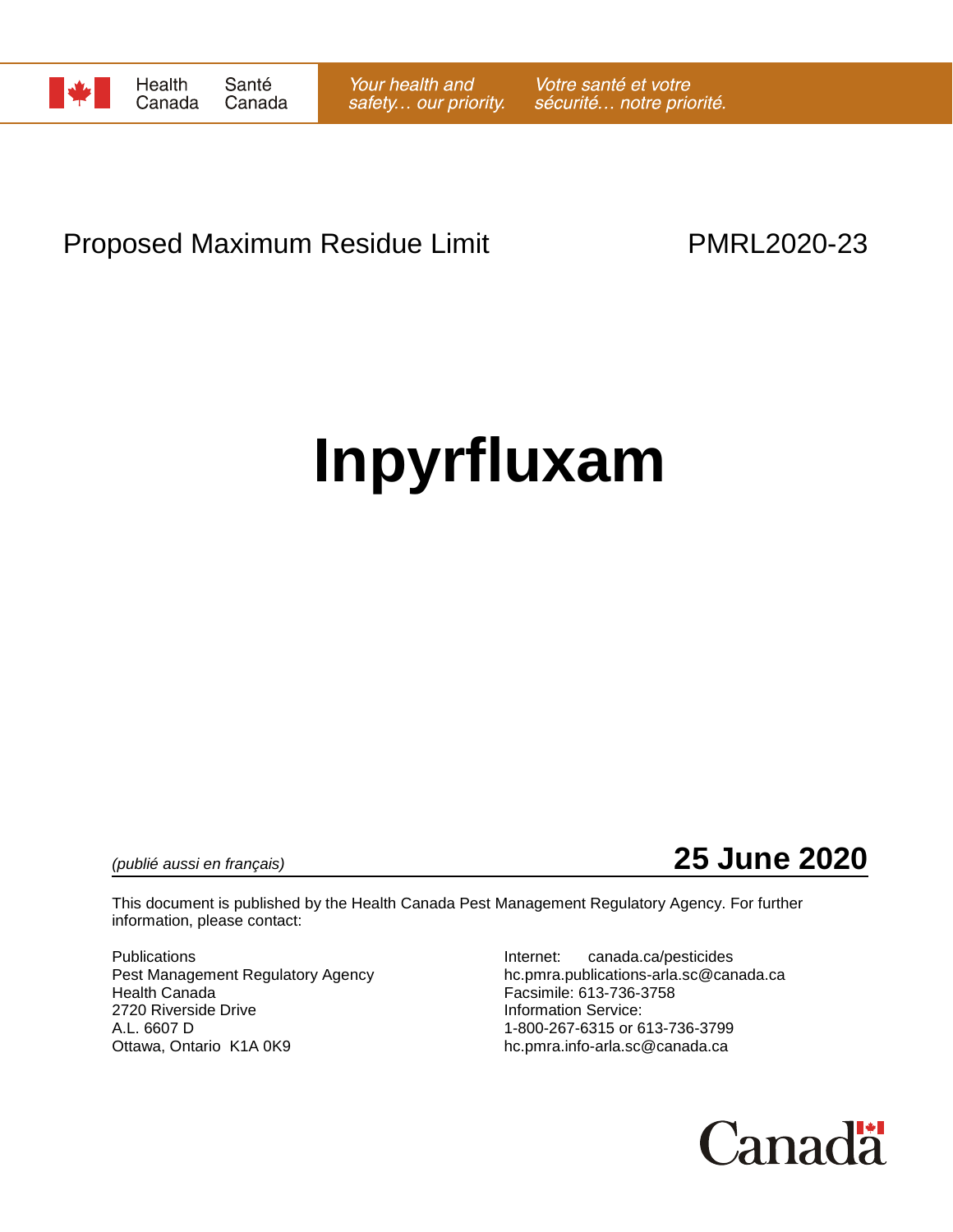ISSN: 1925-0835 (print) 1925-0843 (online)

Catalogue number: H113-24/2020-23E (print version) H113-24/2020-23E-PDF (PDF version)

#### **© Her Majesty the Queen in Right of Canada, as represented by the Minister of Health Canada, 2020**

All rights reserved. No part of this information (publication or product) may be reproduced or transmitted in any form or by any means, electronic, mechanical, photocopying, recording or otherwise, or stored in a retrieval system, without prior written permission of Health Canada, Ottawa, Ontario K1A 0K9.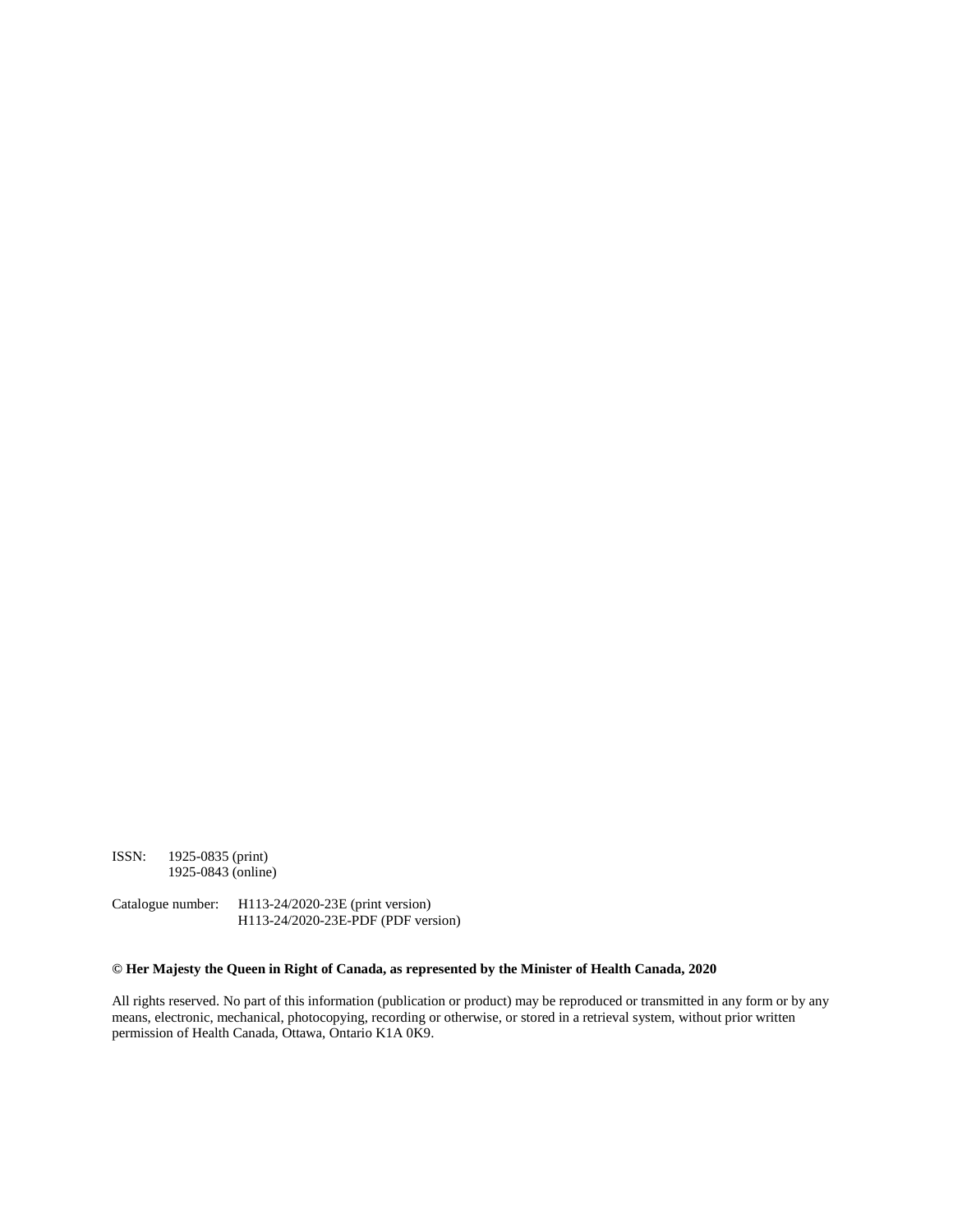Under the authority of the *[Pest Control Products Act](http://laws-lois.justice.gc.ca/eng/acts/P-9.01/)*, Health Canada's Pest Management Regulatory Agency (PMRA) has received applications to register technical grade inpyrfluxam and the end-use products Excalia and Zeltera Fungicides for use in Canada on various commodities.

The evaluation of these inpyrfluxam applications indicated that the end-use products have value, and the human health and environmental risks associated with their proposed uses are acceptable. Details regarding these applications can be found in [Proposed Registration Decision PRD2020-](https://www.canada.ca/en/health-canada/services/consumer-product-safety/pesticides-pest-management/public/consultations.html) 10, *[Inpyrfluxam, Excalia Fungicide and Zeltera Fungicide](https://www.canada.ca/en/health-canada/services/consumer-product-safety/pesticides-pest-management/public/consultations.html)*, posted to the Canada.ca website on 23 June 2020.

Before registering a pesticide for food use in Canada, the PMRA must determine the quantity of residues that are likely to remain in or on the food when the pesticide is used according to label directions and that such residues will not be a concern to human health. This quantity is then legally specified as a maximum residue limit (MRL). An MRL applies to the identified raw agricultural food commodity as well as to any processed food product that contains it, except where separate MRLs are specified for the raw agricultural commodity and a processed product made from it.

In addition, the PMRA is proposing to specify MRLs for inpyrfluxam on various commodities to permit the import and sale of food containing such residues. The PMRA has determined the quantity of residues that are likely to remain in or on the imported commodities when inpyrfluxam is used according to label directions in the exporting country, and that such residues will not be a concern to human health. Details regarding the proposed MRLs on imported commodities can also be found in PRD2020-10.

Consultation on the proposed MRLs for inpyrfluxam is being conducted via PRD2020-10. Information regarding the proposed MRLs can be found in Sections 3.5. and 7.1. Supporting field trial residue data are also provided in the PRD. The PMRA invites the public to submit written comments on the proposed MRLs for inpyrfluxam in accordance with the guidance found in PRD2020-10.

To comply with Canada's international trade obligations, consultation on the proposed MRLs is also being conducted internationally by notifying the [World Trade Organization,](http://www.wto.org/) as coordinated by [Canada's Notification Authority and Enquiry Point.](http://www.international.gc.ca/trade-agreements-accords-commerciaux/wto-omc/enquiry.aspx?lang=eng)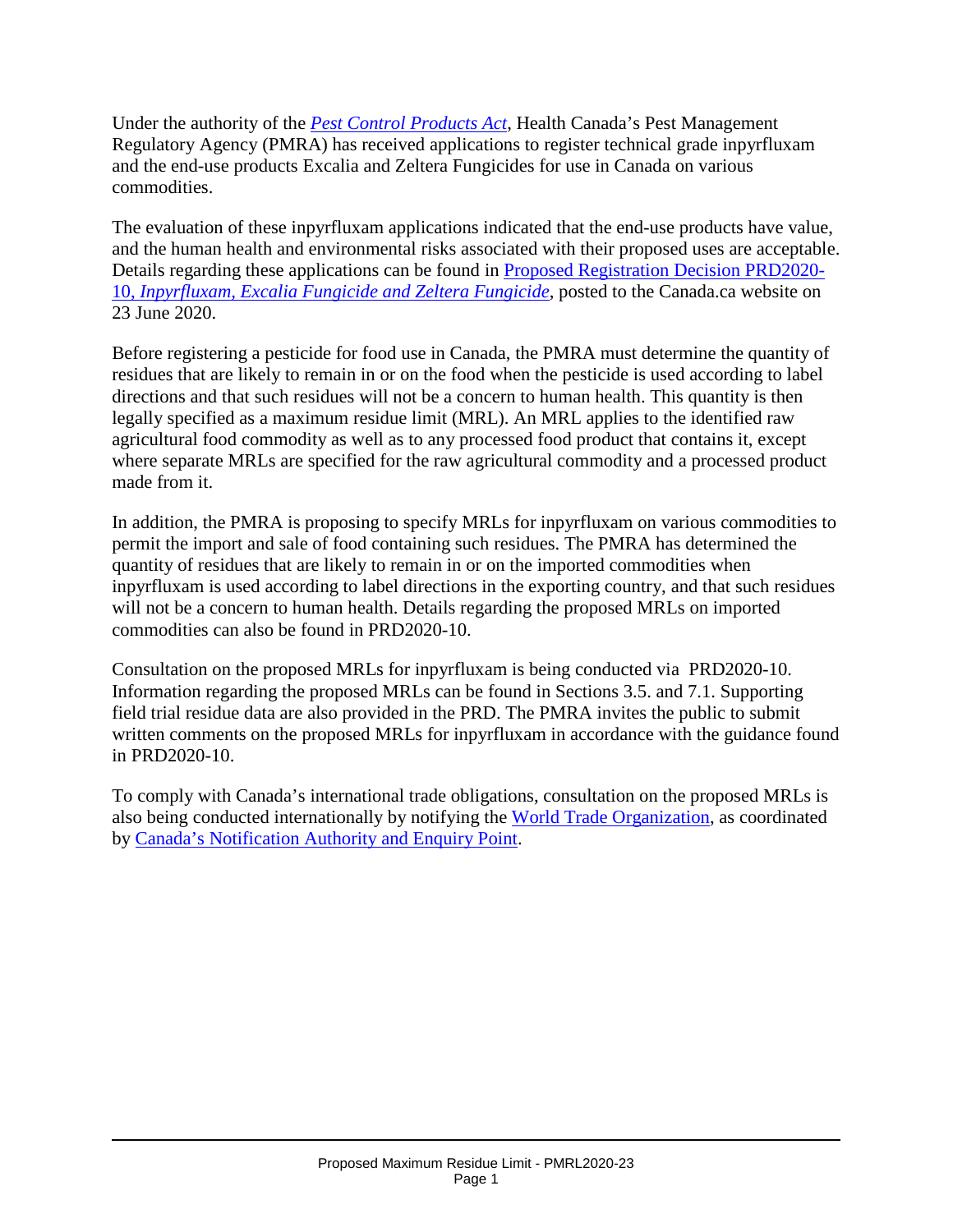The proposed MRLs for inpyrfluxam are as follows.

| <b>Common</b><br><b>Name</b> | <b>Residue Definition</b>                                                                                                 | <b>MRL</b><br>$(ppm)^1$ | <b>Food Commodity</b>                                                                                                                                                                                                                                                                             |
|------------------------------|---------------------------------------------------------------------------------------------------------------------------|-------------------------|---------------------------------------------------------------------------------------------------------------------------------------------------------------------------------------------------------------------------------------------------------------------------------------------------|
| Inpyrfluxam                  | 3-(Difluoromethyl)- $N-[3R)-2,3$ -dihydro-<br>$1,1,3$ -trimethyl-1H-inden-4-yl]-1-methyl-<br>$1H$ -pyrazole-4-carboxamide | 0.01                    | Legume vegetables<br>(succulent or dried)<br>(crop group 6); cereal<br>grains (crop group<br>15); rapeseeds (crop<br>subgroup 20A)<br>(revised); apples;<br>eggs; fat, meat and<br>meat byproducts of<br>cattle, goats, hogs,<br>horses, poultry and<br>sheep; milk; peanuts;<br>sugar beet roots |

### **Table 1 Proposed Maximum Residue Limits for Inpyrfluxam**

 $<sup>1</sup>$  ppm = parts per million</sup>

MRLs are proposed for each commodity included in the listed crop groupings in accordance with the [Residue Chemistry Crop Groups](https://www.canada.ca/en/health-canada/services/consumer-product-safety/pesticides-pest-management/public/protecting-your-health-environment/pesticides-food/residue-chemistry-crop-groups.html) webpage in the Pesticides section of the Canada.ca website.

MRLs established in Canada may be found using the [Maximum Residue Limit Database](http://pr-rp.hc-sc.gc.ca/mrl-lrm/index-eng.php) on the [Maximum Residue Limits for Pesticides](https://www.canada.ca/en/health-canada/services/consumer-product-safety/pesticides-pest-management/public/protecting-your-health-environment/pesticides-food/maximum-residue-limits-pesticides.html) webpage. The database allows users to search for established MRLs, regulated under the *Pest Control Products Act*, both for pesticides or for food commodities.

#### **International Situation and Trade Implications**

Inpyrfluxam is a new active ingredient that is concurrently being registered in Canada and the United States. The MRLs proposed for inpyrfluxam in Canada are the same as corresponding tolerances to be promulgated in the United States, as shown in Table 2, except in some cases where American tolerances will not be established because there is no expectation of residues (as described under DIR2003-02 for seed treatment regulatory framework for Canada and the United States).

Once established, the American tolerances for inpyrfluxam will be listed in the **Electronic Code** [of Federal Regulations,](http://www.ecfr.gov/cgi-bin/retrieveECFR?gp=1&SID=ffae5f82b935173c30cb6e67e1ba3811&ty=HTML&h=L&n=pt40.24.180&r=PART) 40 CFR Part 180, by pesticide.